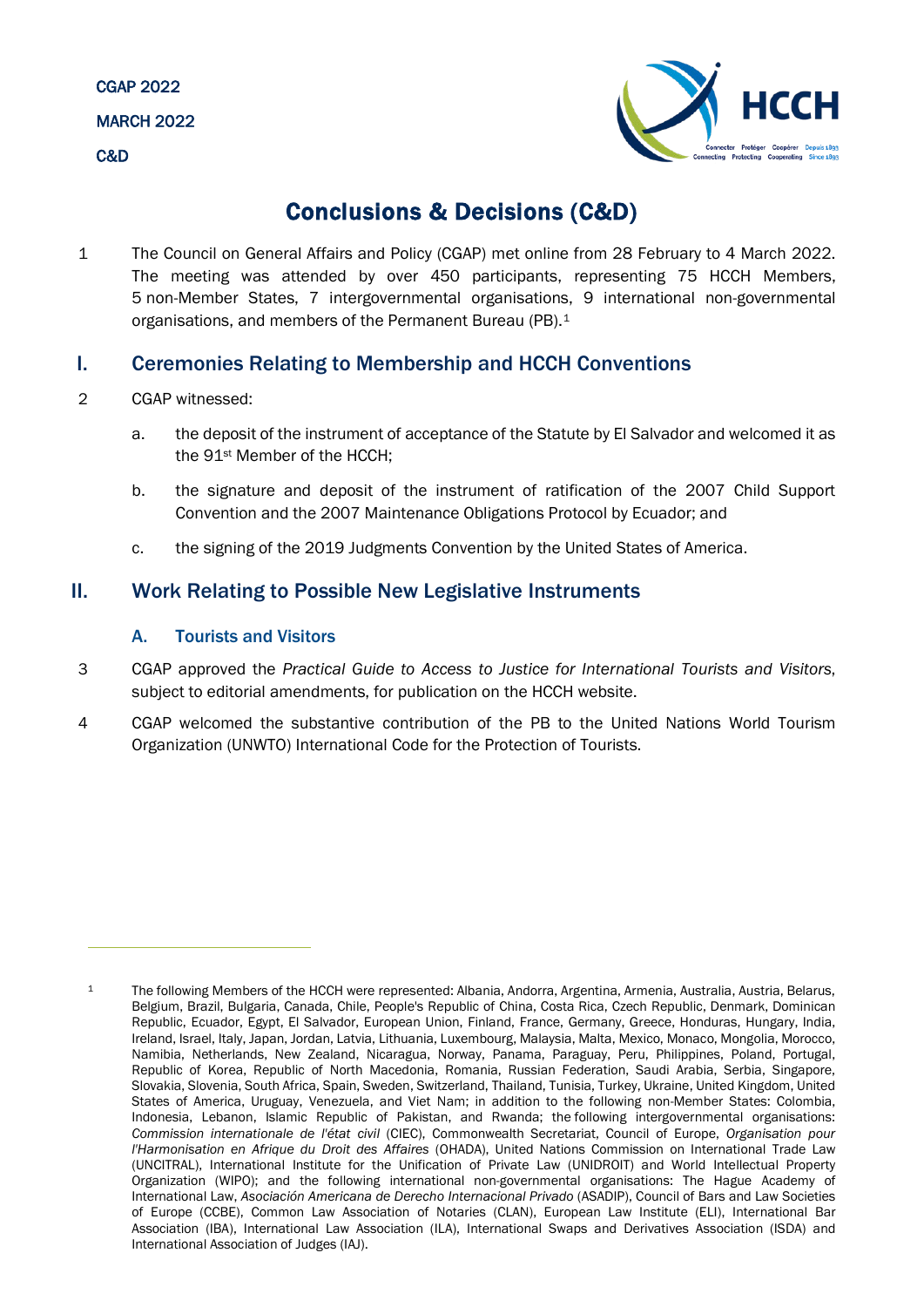# B. Parentage / Surrogacy

- 5 CGAP noted the update provided by the Chair of the Experts' Group on the Parentage / Surrogacy project on the Group's ninth and tenth meetings. The Group will continue its work, including through two additional meetings, where possible in person. CGAP invited the Group to provide a thorough and balanced assessment of the feasibility of one or more private international law instruments in its final report. The Group will present its final report to CGAP at its 2023 meeting.
- 6 CGAP reiterated that any work by the HCCH in relation to international surrogacy arrangements should not be understood as supporting or opposing surrogacy.

# C. Jurisdiction

7 CGAP noted the update provided by the Chair of the Working Group on matters related to jurisdiction in transnational civil or commercial litigation and welcomed the progress made by the Group. CGAP mandated the PB to convene two further meetings before the 2023 meeting of CGAP, with intersessional work as required. CGAP expressed its preference for these meetings to be held in person. The Group will report to CGAP at its 2023 meeting.

# D. Insolvency

- 8 CGAP welcomed the cooperation between the PB and the UNCITRAL Secretariat on matters relating to applicable law in insolvency proceedings, and to civil asset tracing and recovery in insolvency proceedings. CGAP thanked Professor Francisco Garcimartín for his involvement, complementing the participation of the PB in these projects.
- 9 Subject to available resources, CGAP encouraged the PB to continue cooperation with the UNCITRAL and UNIDROIT Secretariats on insolvency related projects where existing HCCH instruments are of relevance. To support this cooperation, CGAP invited pro bono contributions by external experts to assist the PB.

# E. Intellectual Property

10 CGAP welcomed the work carried out on the intersection of intellectual property and private international law, including the cooperation between the PB and the International Bureau of WIPO. CGAP mandated the PB to continue monitoring developments on the intersection of intellectual property and private international law, subject to available resources.

# F. Family Agreements

- 11 CGAP noted the update provided by the Chair of the Experts' Group on Family Agreements on the Group's fifth and sixth meetings.
- 12 CGAP approved the *Practitioners' Tool: Cross-Border Recognition and Enforcement of Agreements Reached in the Course of Family Matters Involving Children,* subject to editorial amendments, for publication.
- 13 With the conclusion of the Experts' Group's work, CGAP expressed its gratitude to the Chair, Professor Paul Beaumont, and to the members of the Group. In preparing for the next meeting of the Special Commission on the practical operation of the 1980 Child Abduction and the 1996 Child Protection Conventions, CGAP noted that HCCH Members and the PB may wish to consult the experts who had participated in the Group, who may provide feedback, on a voluntary basis, on the use of the Practitioners' Tool.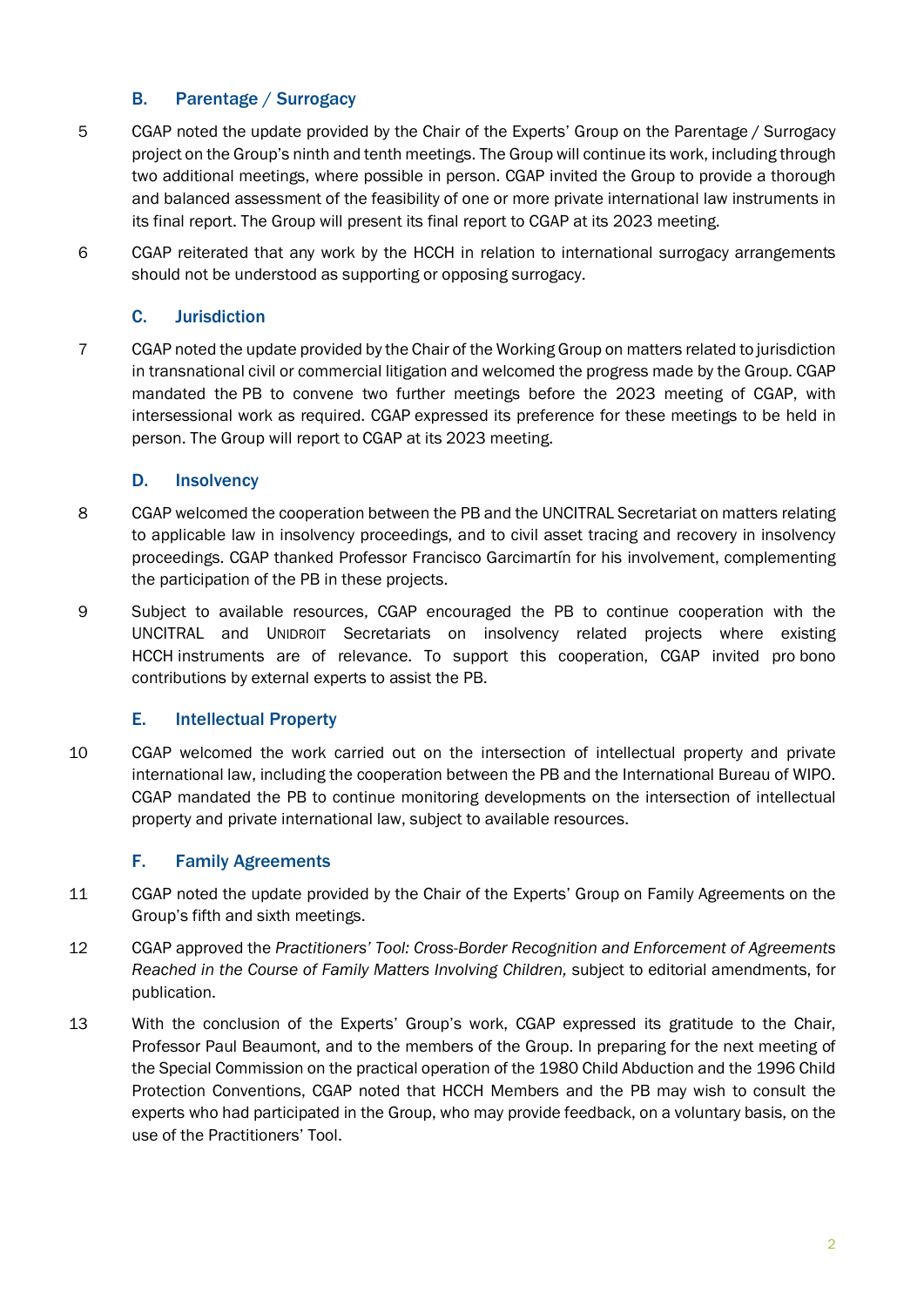# G. Digital Economy

- 14 CGAP noted the report on the private international law implications of the digital economy, as well as the results of the questionnaire on the topics relating to the digital economy that are of interest to the Members, and acknowledged the importance of the subject to the HCCH. CGAP mandated the PB to continue to:
	- a. monitor developments with respect to the digital economy;
	- b. study the topic with a view to identifying private international law issues for potential future work, including through discussions at the 2022 Commercial and Financial Law Conference;
	- c. work with other organisations in the field, such as UNCITRAL and UNIDROIT; and
	- d. report to CGAP at its 2023 meeting.

# III. Post-Convention Work

#### A. International Family and Child Protection Law

#### 1. 1980 Child Abduction and 1996 Child Protection Conventions

- 15 CGAP welcomed the preparations for the next meeting of the Special Commission on the practical operation of the 1980 Child Abduction and 1996 Child Protection Conventions, provisionally scheduled for the fourth quarter of 2023.
- 16 CGAP encouraged Members to make voluntary contributions for the statistical study of applications made under the 1980 Child Abduction Convention.
- 17 CGAP reiterated its invitation to Members to consider making voluntary contributions for the maintenance and operation of the International Child Abduction Database (INCADAT) and recommended that all Contracting Parties to the 1980 Child Abduction Convention consider the possibility of designating a national INCADAT correspondent.
- 18 CGAP welcomed the *HCCH|Approach Initiative* and its role in promoting the visibility of the 1996 Child Protection Convention on its  $25<sup>th</sup>$  anniversary. CGAP supported the extension of the *HCCH|Approach Initiative* to other Conventions in the field of international family and child protection law.
- 19 CGAP encouraged all Contracting Parties to the 1980 Child Abduction Convention to:
	- a. establish Central Contact Points for mediation where relevant, including instances where the Central Authority is designated as a Central Contact Point;
	- b. where sufficient information has been provided on implementation, expedite, to the extent possible, the process of acceptance of accessions to the 1980 Child Abduction Convention; and
	- c. consider acceding to or ratifying the 1996 Child Protection Convention, if not already the case.
- 20 CGAP noted the preparations for the 4<sup>th</sup> Global Meeting of the International Hague Network of Judges (IHNJ) and the HCCH Judicial Roundtable in Singapore, provisionally scheduled for the first half of 2023.

#### 2. 1993 Adoption Convention

21 CGAP welcomed the preparations for the Fifth Meeting of the Special Commission on the practical operation of the 1993 Adoption Convention to be held from 4 to 8 July 2022. CGAP mandated the PB to convene an online meeting of the Special Commission.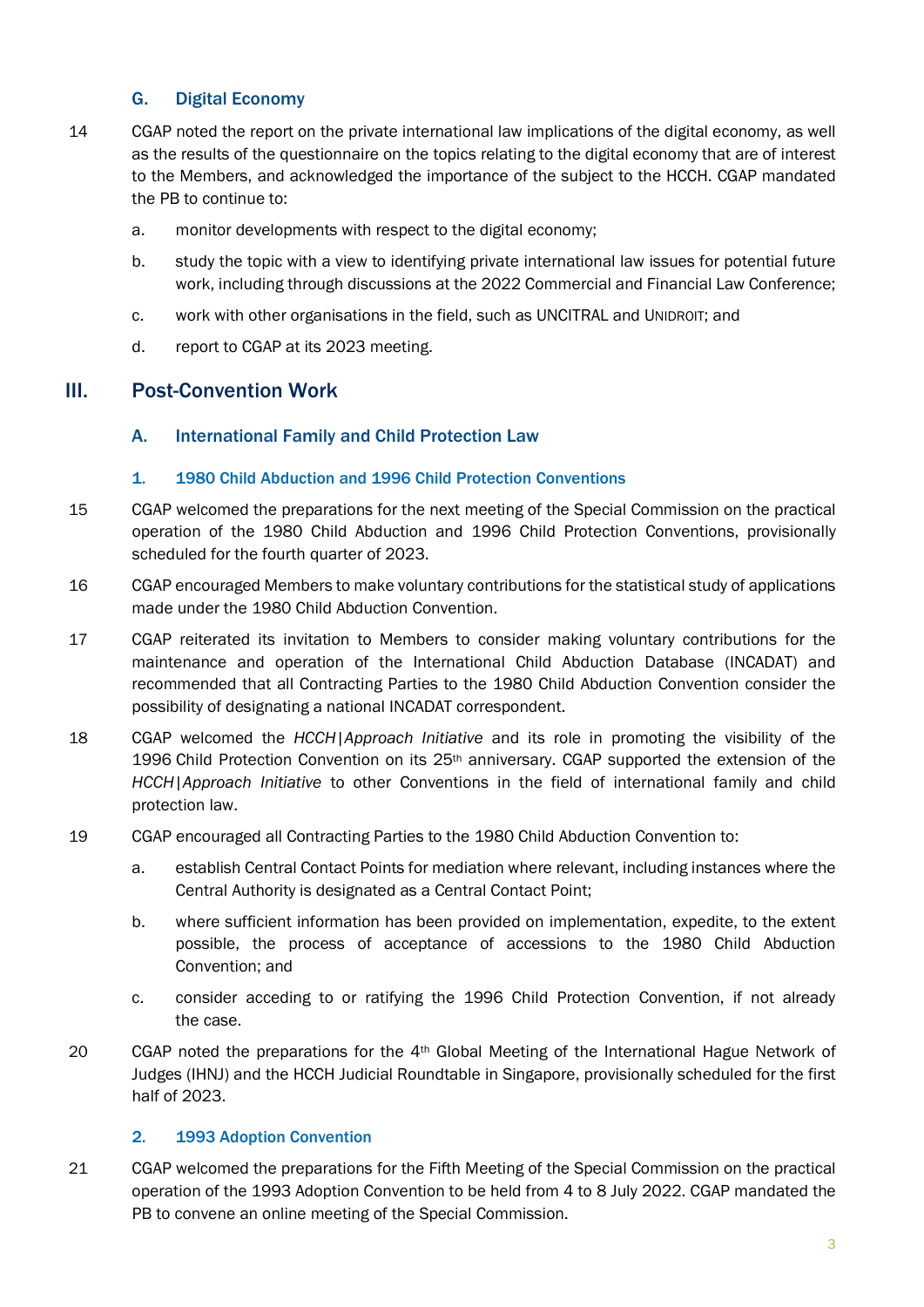22 CGAP noted the update provided by the Chair of the Working Group on Preventing and Addressing Illicit Practices in Intercountry Adoption. Following its consideration by the Special Commission, CGAP requested the PB to finalise the draft *Toolkit for Preventing and Addressing Illicit Practices in Intercountry Adoption*, in consultation with the Group as required, and submit it to CGAP for approval at its 2023 meeting.

# 3. 2000 Protection of Adults Convention

- 23 CGAP welcomed the preparations for the First Meeting of the Special Commission on the practical operation of the 2000 Protection of Adults Convention, provisionally scheduled from 9 to 11 November 2022.
- 24 CGAP noted the progress made by the Working Group on the development of a draft Practical Handbook. CGAP mandated the PB to continue its work with the Working Group to finalise the draft Handbook and the draft Country Profile for consideration by the Special Commission.

# 4. 2007 Child Support Convention (incl. iSupport) and its Protocol

- 25 CGAP welcomed the preparations for the First Meeting of the Special Commission on the practical operation of the 2007 Child Support Convention and its Protocol to be held from 17 to 19 May 2022. CGAP mandated the PB to convene an in-person meeting of the Special Commission. Without prejudice to the format of future meetings and in the exceptional circumstances associated with the ongoing pandemic, CGAP mandated the PB to facilitate remote participation for Members that are unable to attend in person. CGAP strongly encouraged participants to attend in person wherever possible.
- 26 CGAP welcomed the work completed by the Administrative Cooperation Working Group towards the adoption of a standard statistical report for the 2007 Child Support Convention.
- 27 CGAP noted the report prepared by the Experts' Group on international transfer of maintenance funds and invited Members and Contracting Parties to evaluate the possible use of the *2016 Postal Payment Services Agreement* of the Universal Postal Union in the context of international transfer of maintenance funds.
- 28 CGAP noted the report on iSupport and renewed its invitation to Members and Contracting Parties to implement the software with a view to facilitating the recovery of child support payments and generating savings in their child support operations.

# B. Transnational Litigation and Authentication of Public Documents

#### 1. 1961 Apostille Convention (incl. the e-APP)

- 29 CGAP endorsed the Conclusions & Recommendations of the Fifth Meeting of the Special Commission on the practical operation of the 1961 Apostille Convention. CGAP will consider the timing of the next meeting of the Special Commission at its 2024 meeting.
- 30 CGAP thanked Mr Luke Tang (Singapore) for his leadership and guidance as Chair of the Special Commission.
- 31 CGAP approved the second edition of the *Practical Handbook on the Operation of the Apostille Convention,* subject to editorial amendments, for publication.

#### 2. Transnational Litigation Conventions

32 CGAP welcomed the preparations for the next meeting of the Special Commission on the practical operation of the 1965 Service, 1970 Evidence and 1980 Access to Justice Conventions, provisionally scheduled for July 2023.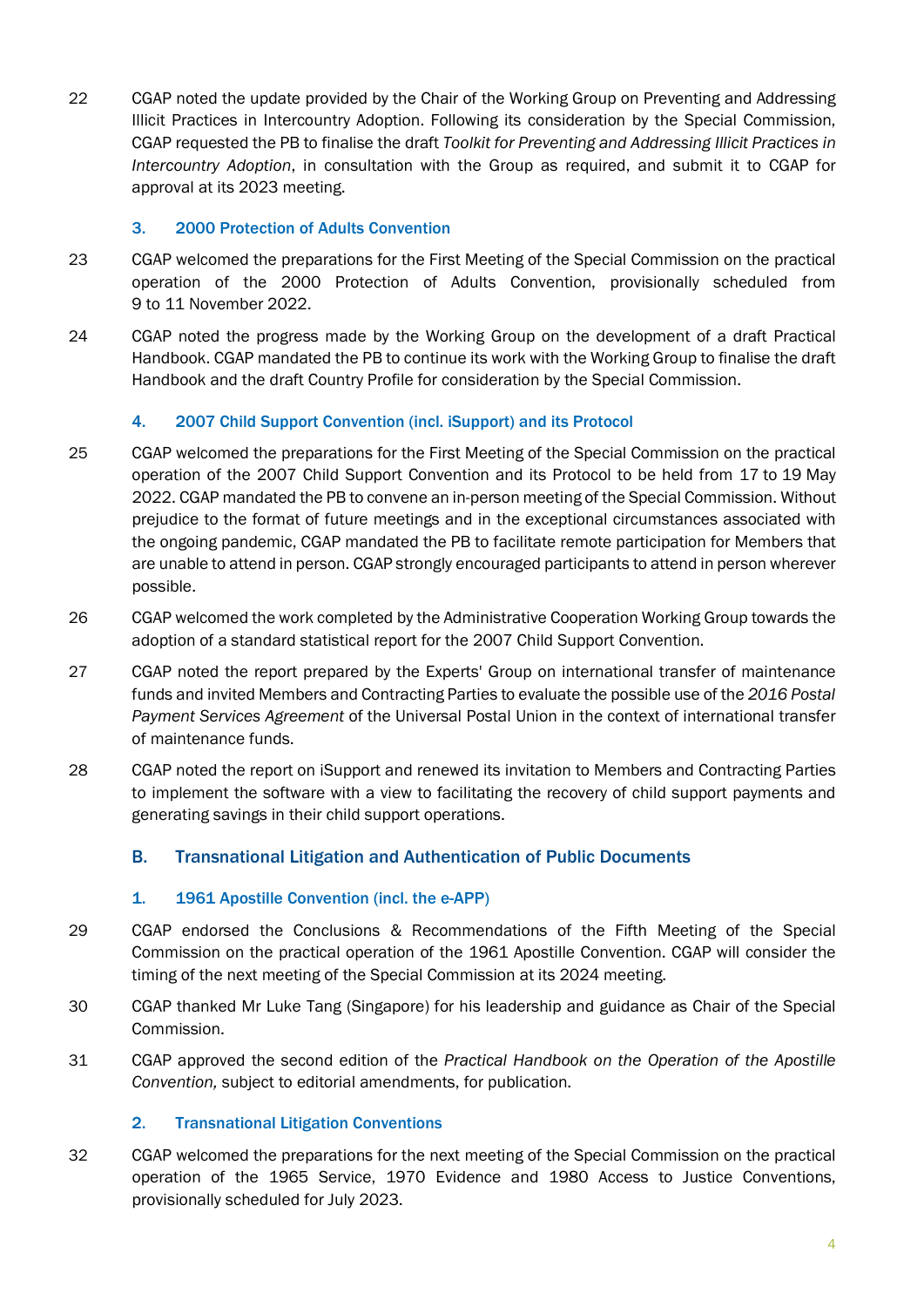# C. International Commercial and Financial Law

33 CGAP welcomed the preparations for the 2022 Commercial and Financial Law Conference, to be held from 12 to 16 September 2022. The PB will report on the outcomes of the conference to CGAP at its 2023 meeting.

#### 1. 1985 Trusts and 2006 Securities Conventions

- 34 CGAP noted the report on the status and developments in relation to the 1985 Trusts and 2006 Securities Conventions, including the results of the questionnaire on the topics relating to these two Conventions that are of interest to the Members. CGAP invited the PB to continue to monitor developments and study the topic in preparation of the 2022 Commercial and Financial Law Conference.
- 35 CGAP approved the development of promotional documents on the 1985 Trusts and 2006 Securities Conventions by the PB, with a view to increasing the visibility of, and number of Contracting Parties to, these two Conventions.

#### 2. 2015 Choice of Law Principles

- 36 CGAP welcomed the efforts of the PB to promote the 2015 Choice of Law Principles, including as part of the 2022 Commercial and Financial Law Conference.
- 37 CGAP invited the PB to assess, subject to available resources and in cooperation with other relevant institutions, the acceptance and interpretation of Article 3 of the 2015 Choice of Law Principles. The PB will report to CGAP at its 2023 meeting.

#### D. Collection of Statistical Data

38 CGAP invited the PB to undertake further work on options for the collection of statistics relating to the HCCH Core Conventions, including through consultation with Members and Contracting Parties. The PB will report to CGAP at its 2023 meeting.

#### E. Post-Convention Assistance

39 CGAP noted the report on post-Convention assistance activities and recognised the value of these activities in contributing to the effective operation of HCCH Conventions.

# IV. Reports of Regional Offices

40 CGAP welcomed the reports of the Regional Offices and recognised the services they continue to provide to HCCH Members.

# V. Governance

#### A. Chair of CGAP

- 41 CGAP elected Dr Marcelo De Nardi (Brazil) as its new Chair for a term of, in principle, three years.
- 42 CGAP thanked Mr Andrew Walter (Australia) for his service and dedication to the HCCH throughout his tenure.

#### B. List of Observers

43 CGAP amended the List of Observers pursuant to Part II.J of the HCCH Rules of Procedure.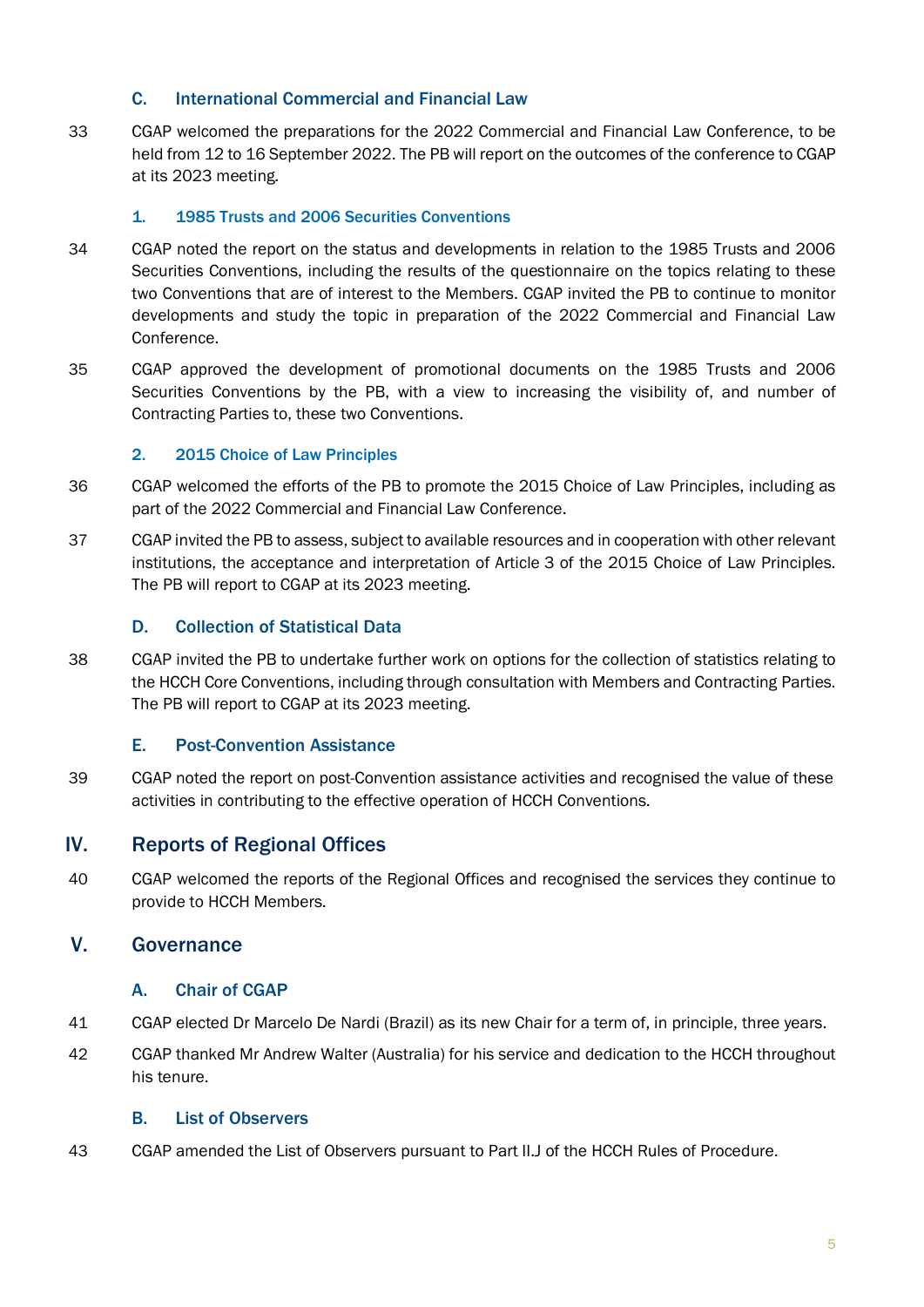# C. Strategic Plan

- 44 CGAP approved the extension of the current Strategic Plan for use until a new Strategic Plan is approved.
- 45 CGAP mandated the establishment of a Working Group to develop a new draft Strategic Plan, with a view to submitting it to CGAP for approval at its 2023 meeting. CGAP noted the new Strategic Plan should cover a period of at least five years.

# D. Strategic Development

- 46 CGAP welcomed the work of the Informal Group of Ambassadors in support of future discussions on the strategic development of the HCCH. CGAP invited the Working Group on the Strategic Plan to have regard to the Principles discussed by the Group.
- 47 CGAP invited the PB to make preparations, subject to available resources, for the organisation of an informal brainstorming session, to be held online. CGAP invited the Working Group on the Strategic Plan to have regard to the outcomes of the informal brainstorming session.
- 48 CGAP provisionally endorsed the list of HCCH Core Conventions for use until a new Strategic Plan is approved.
- 49 CGAP provisionally endorsed the structured, proactive approach to future secondments presented by the PB, until a new Strategic Plan is approved.
- 50 CGAP mandated the PB to prepare an estimate of the financial implications of adopting Spanish as an official language of the HCCH and to make concrete suggestions for its financing within the Budget.

#### E. Financial Matters

- 51 CGAP noted the update provided by the Secretary General on the draft Budget and Explanatory Notes for Financial Year 2022-2023.
- 52 CGAP noted the importance of voluntary contributions and thanked contributors.

#### F. Representation

- 53 CGAP mandated the Working Group on the Strategic Plan to consider, as a matter of priority, possible models for regional groups used by the HCCH.
- 54 CGAP mandated the PB to actively seek appropriate representation across geographic regions, and from underrepresented Member States, when proposing Chairs of meetings of the HCCH.
- 55 CGAP mandated the PB to actively seek appropriate representation across genders when proposing Chairs of meetings of the HCCH.
- 56 CGAP invited the PB to implement measures relating to diversity, equity, and inclusion in the recruitment of staff, including to actively seek appropriate representation across geographic regions, and from underrepresented Member States, as well as across genders.
- 57 The PB will report to CGAP on representation at its 2023 meeting.

#### G. Resource Allocation

58 CGAP noted the report on the allocation of resources in 2021.